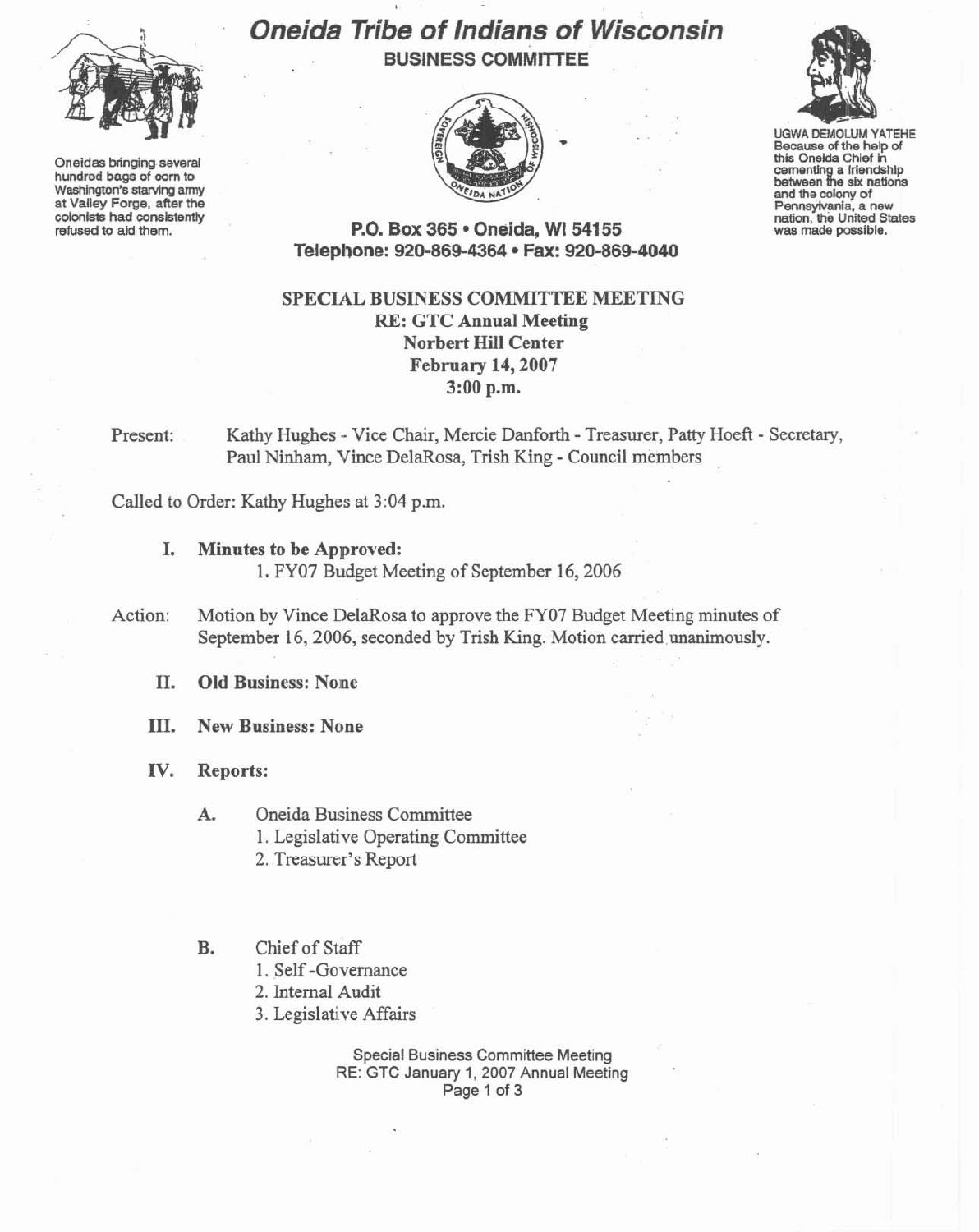- 4. Records Management
- 5. Law Office
- 6. Communications •
- 7. Emergency Management
- C. General Manager Administration Divisions:
	- I. Compliance
	- 2. Development Division
	- 3. Governmental Services
	- 4. Internal Services
	- 5. Land Management
	- 6. Health Center
	- 7. Environmental Health and Safety
- D. Gaming General Manager 1. Gaming Division
- E. Boards:
	- I. Oneida Election Board
	- 2. Environmental Resource Board
	- 3. Oneida Child Protective Board
	- 4. Oneida Tribal School Board

## F. Committees

1. Oneida Trust/Enrollment Committee

## G. Commissions

- 1. Oneida Appeals Commission
- 2. Oneida Gaming Commission
- 3. Oneida Land Claims Commission
- 4. Oneida Land Commission
- 5. Oneida Personnel Commission
- 6. Oneida Nation Commission on Aging
- H. Tribal Chartered Corporations
	- I. Bay Bank
	- 2. Oneida Airport Hotel Corporation
	- 3. Oneida Seven Generations Corporation

#### Special Business Committee Meeting RE: GTC January 1, 2007 Annual Meeting Page 2 of 3